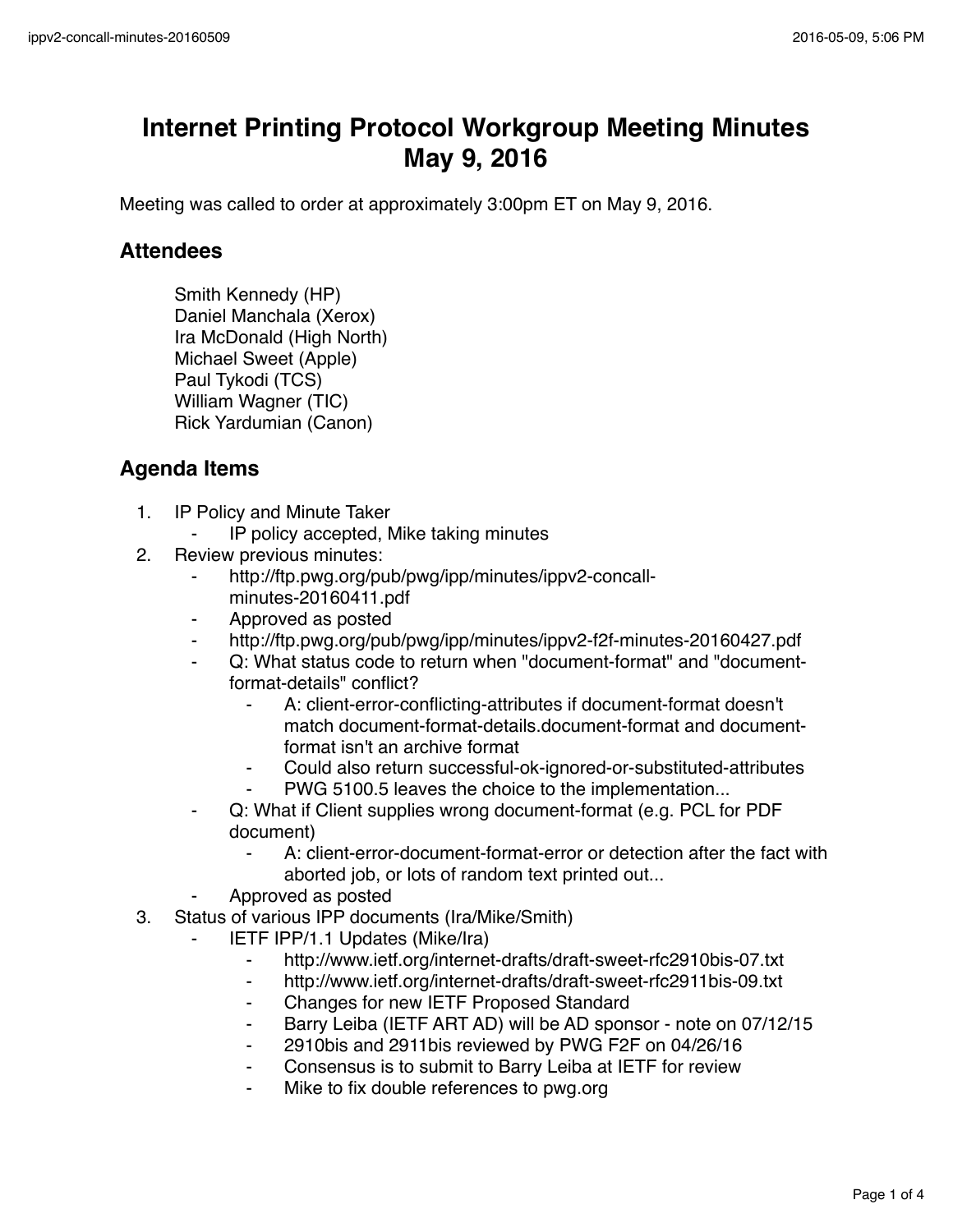- Ira to send RFC 2910bis and 2911bis to IETF for review
- Schedule IETF Last Call in Q3/Q4 2016
- **IPP Everywhere Printer Self-Certification** 
	- Action: Smith to send IPP Everywhere self-cert reminder to pwgannounce list
	- Q: page-overrides: should document-numbers be required?
		- http://www.pwg.org/pipermail/ipp/2016/018779.html
		- Can we soften the requirement to support documentnumbers, e.g. Printer MUST silently ignore documentnumbers if not supported?
		- Errata for PWG 5100.14:
			- Table 6 (printer attributes) expand on overridessupported, or add subsection
			- Table 8 (job template attributes) expand overrides member attributes (pages + any job template attribute)
		- ⁃ Issue for self-cert tools:
			- Do not require document-numbers in overridessupported
			- ⁃ Action: Mike to update submission page to allow failure of document-numbers test
	- Q: Delay self-cert for updated tools and resolution of documentnumbers issue?
	- ⁃ A: No, let people know about known issues but press on...
	- **IPP 3D Printing Extensions (Mike)** 
		- ⁃ http://ftp.pwg.org/pub/pwg/ipp/wd/wd-ipp3d10-20160430-rev.pdf
		- ⁃ Reviewed by PWG F2F on 04/27/16
		- ⁃ Schedule PWG Last Call in Q3/Q4 2016
		- Delay next conference call to June 6 to provide time for prototyping.
		- Action: Mike to post reminder to prototype IPP 3D and provide feedback before June 6th meeting
- ⁃ IPP Finishings 2.1 (Smith)
	- http://ftp.pwg.org/pub/pwg/ipp/wd/wd-ippfinishings21-20160418.pdf
	- ⁃ Reviewed by PWG F2F on 04/27/16
	- Schedule PWG Call for Objections in Q3/Q4 2016
- 4. Proposals from April PWG F2F (All)
	- ⁃ HP Media Sizes
		- Accepted Mike to post registration template for HP media sizes
	- Canon Multi-Hole Punch
		- Rejected "punching-number"
		- ⁃ Accepted Mike to post registration template for Canon 'punchmultiple-xxx' values
	- Canon Job Account Password
		- Rejected but leave open for future white paper
	- ⁃ HP Staple vs. Media Feed Orientation
		- http://ftp.pwg.org/pub/pwg/ipp/slides/Finishings-2.1-Orientationand-Feed-Orientation-Extensions.pdf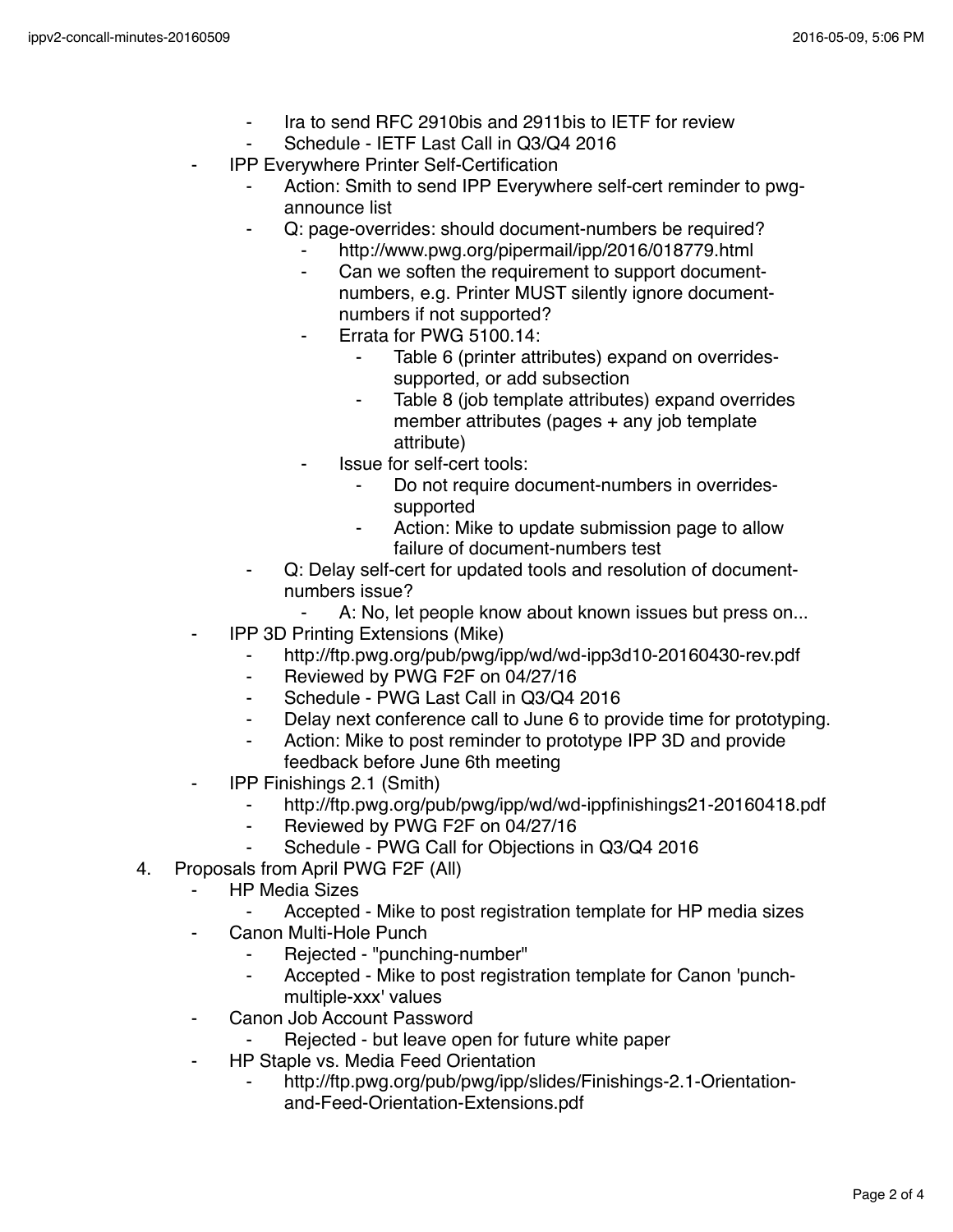- Deferred to today's conference call
- Slide 2: Q: Are documents printed on pre-folded sheets?
	- A: Copied from 3.2.15 use case, re-word "first impose input pages onto sheets, then staple, ..." (not "folded sheets")
- Q: Report media-source in finishings-col-ready (for media-col-ready sources) and use media-needed to handle cases where the media needs to be loaded differently?
	- ⁃ A: Needs further discussion
- media-source vs. media-source-feed-orientation media-source is most useful for loaded (ready) media, media-source-feedorientation is most useful for general capabilities
- orientation-requested could be used to swap corners (e.g. top-left vs. bottom-right, etc.)
- Smith will expand on the examples in the slide deck and we will discuss more at the next conference call
- Need to balance Client and Printer requirements/use cases, avoid large finishings-col-database/ready values, etc.
- 5. IPP System Service
	- ⁃ http://ftp.pwg.org/pub/pwg/ipp/wd/wd-ippsystem10-20160509-rev.pdf
	- ⁃ Interim draft
	- ⁃ Reviewed by PWG F2F on 04/26/16
	- ⁃ Still need to add printer-config-changes oops!
	- Still need to fix reference to PWG 5100.12 oops!
	- ⁃ Schedule Prototype draft in Q3/Q4 2016
	- ⁃ Line 642 (Note 6 on Table 1): 'equivalent' -> 'analogous to the "printersettable-attributes-supported" Printer Description attribute ..'
	- Table 2:
		- ⁃ system-state-change-date/time should be "<none>[8]" for SM Element Name
		- Notes 7 and 9: Expand 5100.13 reference with full spec name "IPP Job and Printer Extensions - Set 3 (JPS3)"
	- Line 697 (Note 7 or Table 3): 'equivalent' -> 'analogous'
	- Table 6:
		- ⁃ "printer-owner-col" instead of "printer-owner"
		- Add "printer-config-changes"
	- Section 6.2:
		- ⁃ Line 801: "associated by and configured services" (drop "and")
		- Line 802: Missing hyphen between "print" and "color-modesupported"
		- Add quotes around attribute names.
	- Section 6.14:
		- ⁃ Get-xxx-Settable-Values should be Get-xxx-Supported-Values
	- Section 7.2:
		- ⁃ Line 1394: Drop "All of the" from front.
		- Line 1395: Drop "be" after "potentially".
		- ⁃ Line 1396: "Writable System Description attributes are listed in the ..."